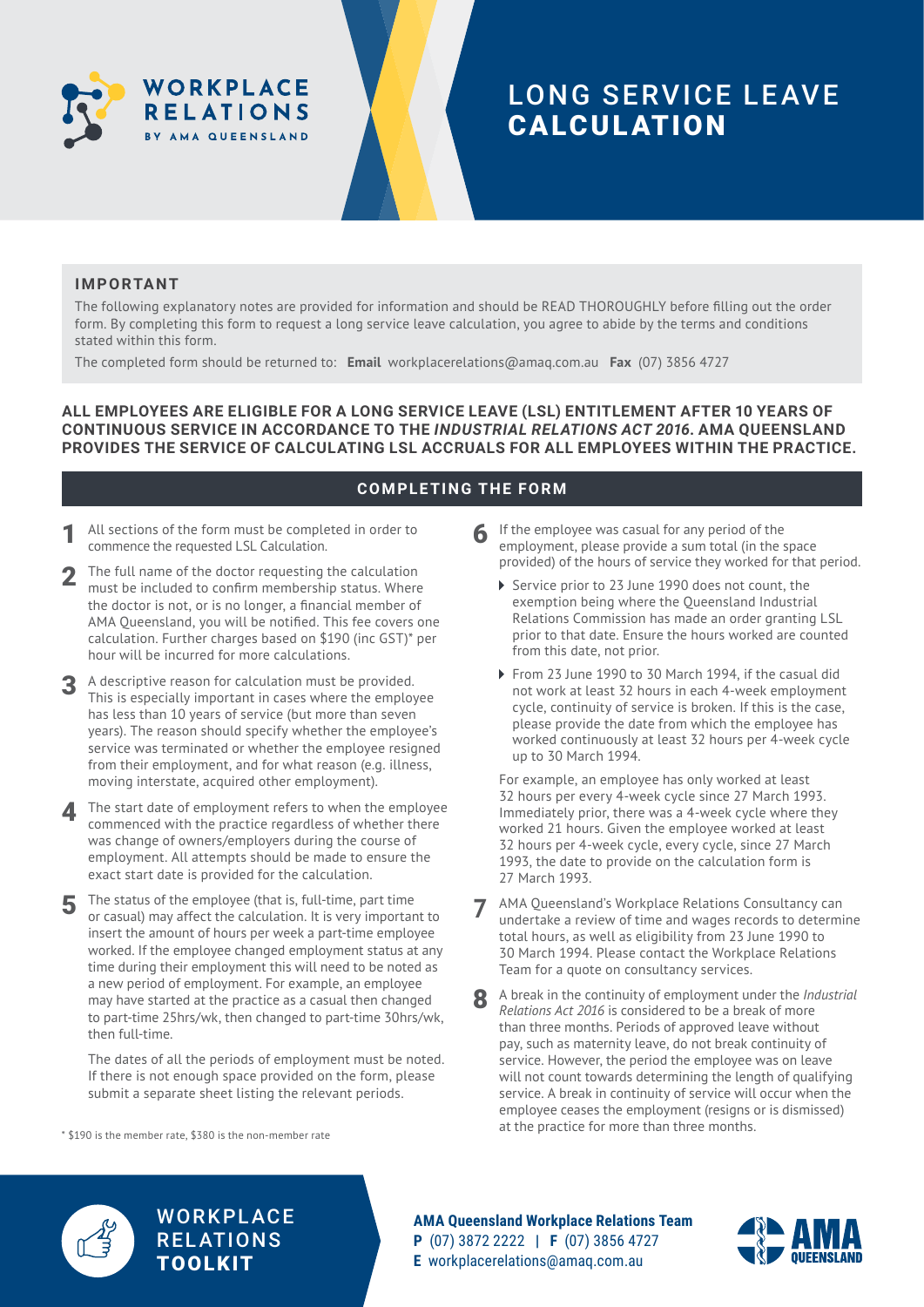

# LONG SERVICE LEAVE CALCULATION

- **Q** LSL is paid at the ordinary rate of pay, paid to the employee immediately prior to taking the LSL. Please state this rate, but do not include payments made for annual leave or overtime etcetera. Casual rates should include the 25 per cent casual loading.
- 10 To enable accurate calculation, the amount of LSL already granted should be expressed on the form in weeks and days of entitlement. If this is not known, please contact AMA Queensland for further instructions.

#### **TERMS AND CONDITIONS**

- Calculations will be completed with a minimum of a two-week period from receipt of the completed request.
- 2 Where information provided is not complete or accurate, or the principal doctor has not signed the request, and AMA Queensland staff require additional information from you, the above two-week period for undertaking the calculation commences once full and complete information has been received by AMA Queensland.
- 3 AMA Queensland does not review time and wages records to calculate total hours worked by a casual. The total hours must be provided, otherwise the request is not considered complete and the calculation cannot commence.
- 4 Where a consultancy agreement has been executed, the person requesting the calculation has committed to payment for the calculation and may be required to make payment prior to the provision of the calculation report/s.
- 5 If all information is not provided to AMA Queensland and we are required to make multiple requests, a fee may be charged.

| <b>DETAILS REGARDING CASUALS</b><br>Did the casual employee work at least 32 hours in each 4-week period between 23 June 1990 and 30 March 1994?<br>Yes (proceed to point 3.) $\bigcirc$ No (refer to point 6. on the first page of this form) Date of eligibility: |  |  |  |  |  | Note: This question applies to an employee who was employed on a casual basis prior to 30 March 1994.                           |
|---------------------------------------------------------------------------------------------------------------------------------------------------------------------------------------------------------------------------------------------------------------------|--|--|--|--|--|---------------------------------------------------------------------------------------------------------------------------------|
| <b>EMPLOYMENT HISTORY DETAILS</b>                                                                                                                                                                                                                                   |  |  |  |  |  | <b>Note:</b> Casual employees have only been eligible since 23 June 1990.<br>The state date and hours worked must reflect this. |
|                                                                                                                                                                                                                                                                     |  |  |  |  |  |                                                                                                                                 |
|                                                                                                                                                                                                                                                                     |  |  |  |  |  |                                                                                                                                 |
|                                                                                                                                                                                                                                                                     |  |  |  |  |  |                                                                                                                                 |
|                                                                                                                                                                                                                                                                     |  |  |  |  |  |                                                                                                                                 |
| If more than 4 periods, please provide on an additional sheet.                                                                                                                                                                                                      |  |  |  |  |  |                                                                                                                                 |
|                                                                                                                                                                                                                                                                     |  |  |  |  |  |                                                                                                                                 |
| <b>GENERAL INFORMATION</b>                                                                                                                                                                                                                                          |  |  |  |  |  | Please Note: There is a two to three week turn around period for long service leave calculations.                               |
|                                                                                                                                                                                                                                                                     |  |  |  |  |  |                                                                                                                                 |
|                                                                                                                                                                                                                                                                     |  |  |  |  |  |                                                                                                                                 |
|                                                                                                                                                                                                                                                                     |  |  |  |  |  |                                                                                                                                 |
| Date LSL to be calculated to: $\frac{1}{2}$                                                                                                                                                                                                                         |  |  |  |  |  |                                                                                                                                 |



### **WORKPLACE RELATIONS** TOOLKIT

**AMA Queensland Workplace Relations Team P** (07) 3872 2222 **| F** (07) 3856 4727 **E** [workplacerelations@amaq.com.au](mailto:workplacerelations%40amaq.com.au?subject=)